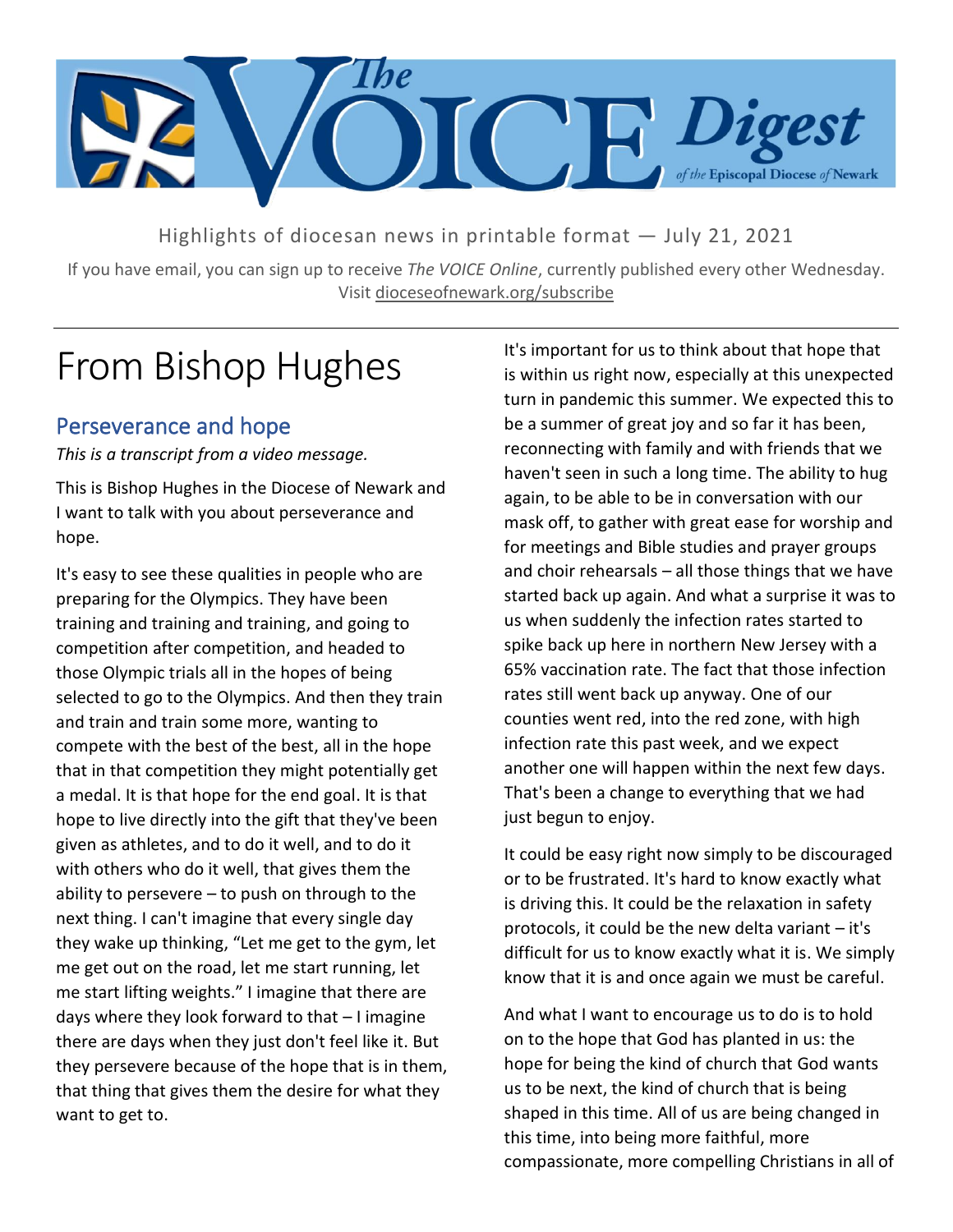this. It's important for us to hold on to that hope as we persevere, as we push on through this.

Now I'm not always going to want to put my mask on, but I'm going to do it anyway. Not just because it keeps me safe but it keeps everybody else around us safe. And it gives me the ability to continue to be able to be in front of people, if I have that mask on and they have their mask on.

By persevering to I want to encourage each of us to ask ourselves, ask our doctors, ask our local department of health: how can we help? Is there something that we can do in households? Is there something that we can do as friends or family members? Is there is there a way for us to approach those we know who do not want to be vaccinated, not because they can't be vaccinated for health reasons, but who don't want to be vaccinated because they don't understand that information? How can we share that information and do that in a way that is compassionate and caring and not judgmental?

This time of perseverance is a time for us to try new things, to look to assist in any way that we can, that our communities and our churches and our households and our schools and our workplaces are all safe. And that we encourage others who are worried or who are afraid, that they can be safe too. God is not going to leave us. God has been with us through every single bit of this pandemic and will continue to guide us. And part of the way God guides us is to give us that hope for the future and the ability to push on through, to persevere until we get to that place.

# Stories from Our Congregations

## Confirmation projects in Tenafly focus on racism

*By the Rev. Lynne Bleich Weber*

What do the National Basketball Association, the Grammy Awards, and many workplaces in America have in common? At the Juneteenth/Father's Day service on June 20, the Confirmation Class at Church of the Atonement in Tenafly reported to the congregation that these are three of many sectors of society where systemic racism has damaged lives in the past and continues to do so.

During the pandemic, the 2021 class – Phoebe, Anotida and Devon, met online with their teachers Carol Petrovich and Bryon Roshong every Sunday, via Zoom. The class covered many standard areas, including The Bible, The Book of Common Prayer, The Episcopal Church, and relationships. The Confirmands discussed what they would do for their Confirmation projects. Before the pandemic, each Confirmand would have had an individual project, working with a mentor from the congregation. But 2020-2021 was like no other year, so a joint Confirmation project seemed best.

One Sunday, the lesson was focused on I John 4:7- 16. The teens discussed what it meant to love one another, to love everyone. The subject of racism came up, but not surprisingly the discussion ran out of time. So, in the next week's class the subject continued, and the teachers talked about Presiding Bishop Curry's call for us to walk in love as Jesus did.

Phoebe, Devon and Ano reflected on this call and decided to work together on their own definition of systemic racism, which was included in the bulletin when they made their presentations.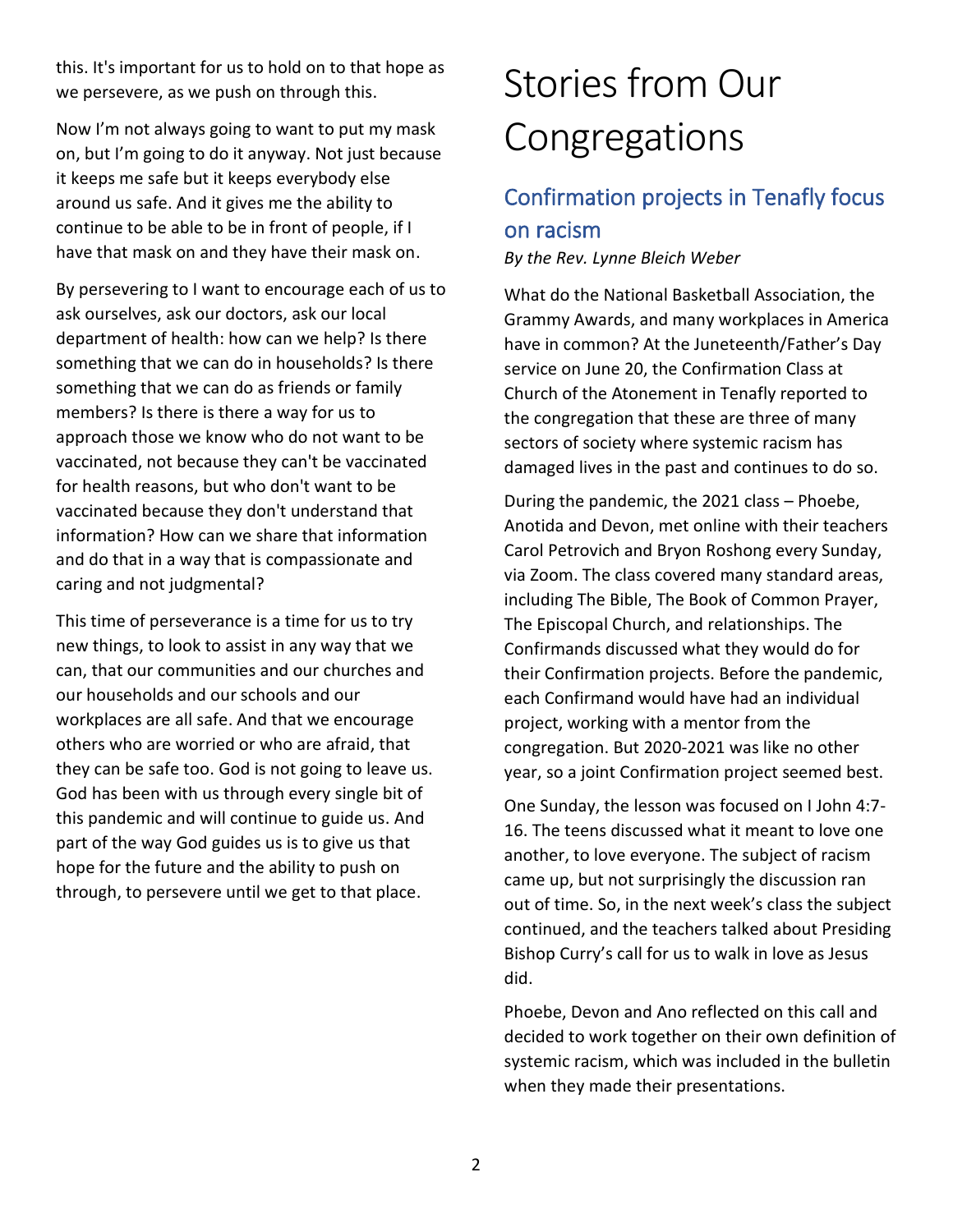Each Confirmand began their project by interviewing an adult member of the congregation about their experiences of racism. Then they chose an area of society in which to do research. Phoebe chose the entertainment industry, specifically the Grammy awards. Devon chose professional sports, examining the NBA. Ano chose the business world, looking at hiring and firing practices, promotions, and compensation.

On Sunday, June 20, in place of the sermon, each teen gave their PowerPoint presentation to the congregation, including facts and figures, and a Bible reference. After much applause, the service continued with the Renewal of Baptismal Vows, special prayers, the Sending of the 2020 Confirmands Zach and John, recognition of Graduates, and Holy Communion. The congregation recessed out of the church singing, "We shall overcome." Then the congregation enjoyed hearing Atonement's choir sing together for the first time since the pandemic began over a year before.

## Media Coverage

## Q&A: Westina Matthews, on authoring 'This Band of Sisterhood: Black Women Bishops on Race, Faith, and the Church'

#### *Pat McCaughan | Episcopal News Service*

The unique blessings, joys, frustrations, challenges and realities faced by the first five African American women diocesan bishops in The Episcopal Church are explored in candid conversations in "This Band of Sisterhood: Black Women Bishops on Race, Faith, and the Church," compiled and edited by Westina Matthews.

Matthews, an adjunct professor at the General Theological Seminary's Center for Christian Spirituality, wrote in an August 1984 *New York Times* [op-ed](https://www.nytimes.com/1984/08/23/opinion/in-black-and-white.html) article of her own sense of loneliness as "the first, the only, or one of the few" Blacks in her academic and professional settings, a feeling she began having as early as age 4 when she was enrolled in a newly desegregated school.

Membership in this "exclusive club" continued throughout a 40-year career in leadership positions as an educator, researcher, grant-maker, public servant and author. Matthews is committed to education, particularly for women and people of color, and she holds bachelor's, master's and doctorate degrees in the field. She was the first woman and first person of color to be elected a trustee of the Merrill Lynch Foundation, where she grew the company's annual charitable giving from \$5 million to \$35 million.

"Blacks who have worked hard, played by the rules and attained prominent positions," enjoy this exclusive membership, but "even in the 1980s we are considered anomalies," she wrote back then in the Times. "We are continually scrutinized and, yes, asked for explanations," as if to have firsthand knowledge about the motives of other African Americans whose actions are less than perfect.

From a long line of African Methodist Episcopal ministers, including her father, uncle and grandfather, Matthews exhibited leadership qualities early on, running for president of her Yellow Springs, Ohio, third-grade class — and losing by one vote. She hadn't voted for herself, an early but enduring life lesson.

Matthews became an Episcopalian about 15 years ago. She has served on the Trinity Church Wall Street vestry; written three books and numerous articles; and as an adjunct professor for a decade, has taught and supervised prospective spiritual directors at GTS.

A chance conversation in a Colorado airport in 2018 with West Tennessee Bishop Phoebe Roaf became the inspiration for "This Band of Sisterhood." The book includes frank, vulnerable conversations with Indiana Bishop Jennifer Baskerville-Burrows (consecrated April 29, 2017),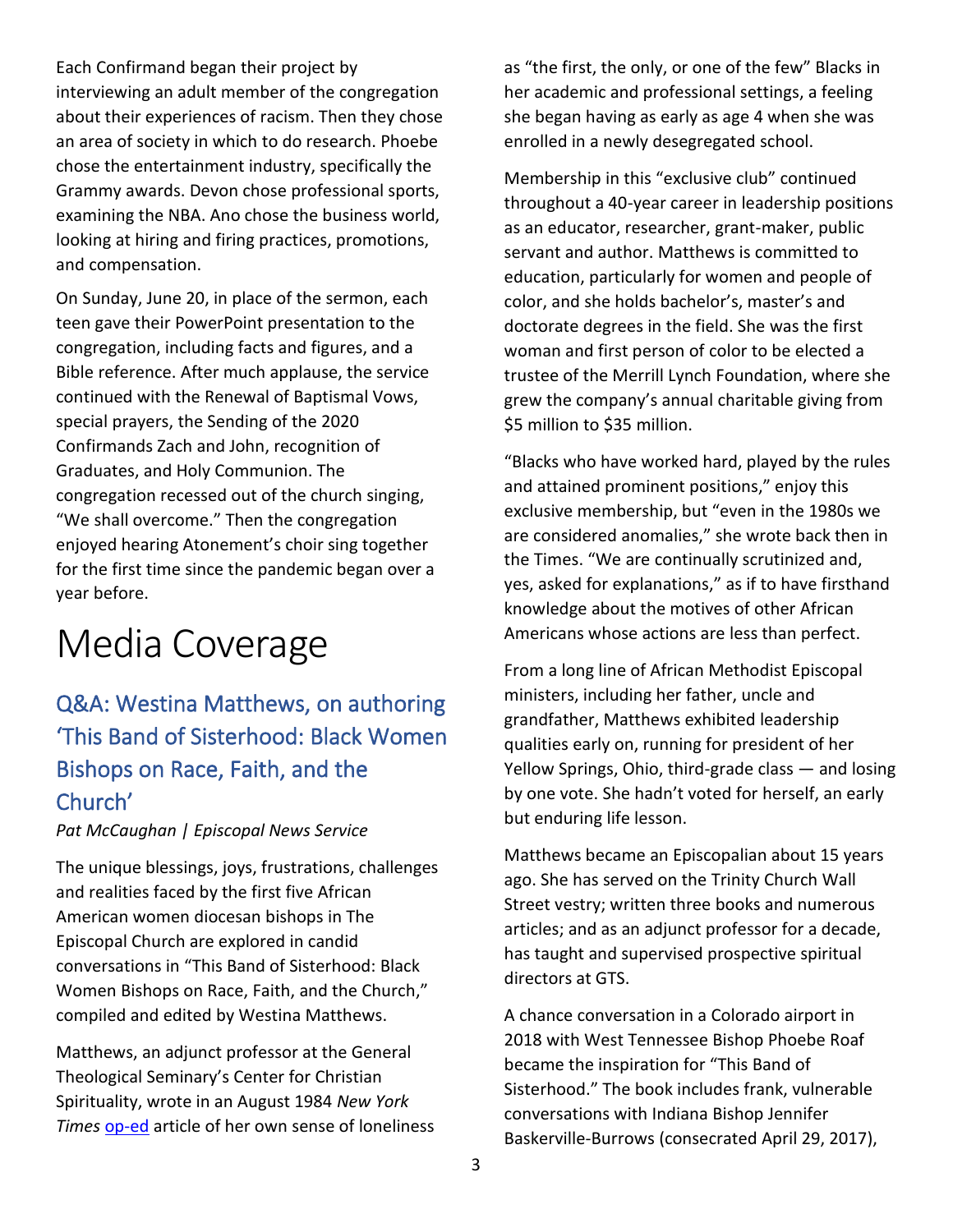Newark Bishop Carlye Hughes (Sept. 22, 2018), Roaf (May 4, 2019), Colorado Bishop Kimberly Lucas (May 18, 2019) and Vermont Bishop Shannon MacVean-Brown (Sept. 28, 2019).

The rest of ENS' interview with Matthews has been condensed and edited into the Q&A below.

**ENS:** Your experiences run the gamut — preacher's daughter, teacher, grant-maker, vice president of the Jackie Robinson Foundation, author, spiritual teacher. How do you describe yourself?

**Matthews:** First and always, I am a PK — a preacher's kid, a child of God, and I've been faithful and spent my life living into the call. This has taken me down many different paths. It looks eclectic, but there is a divine plan: to love, to serve, to teach, to write, and that's the call and that's what I do, and to stay open to paths I might not have considered.

**ENS:** Is that how "This Band of Sisterhood" came about?

**Matthews:** Yes. Bishop Phoebe Roaf and I were attending a [Gathering of Leaders](https://www.thegatheringofleaders.org/) meeting in Colorado, and we were waiting for ground transportation to the retreat center. At first, I didn't understand she was a bishop. She told me that Black women clergy really wanted to get the five Black women diocesan bishops together in a conference. I thought it sounded like a book. She asked the other bishops if they would consider it, and they all said yes, and then we started.

**ENS:** This band of sisterhood — the women included in the book — are very different, from different places, had different careers and training: a lawyer, interior designer, human resources professional, architectural preservationist. What did you discover about them while working on this book?

**Matthews:** I had thought about one-on-one interviews, but they wanted to do the book together. They looked forward to being with one another. I realized it was a gift to them, as well,

that they could come together and share what they were thinking, feeling, experiencing. At the end of each of our meetings, I would ask one of them to pray spontaneously. Bishop Carlye very graciously prayed and talked about this band of sisterhood. She was so grateful to be with women who get it, who she didn't have to explain things to, during one of the craziest times of her life. I knew when I heard it, that was the title.

Curiously, the very first thing they wanted to talk about was growing up Black in the church. Some grew up in a Black church, some did not, but they shared their formational journey early in their lives.

**ENS:** How do they view their elections, in most cases, to predominantly white dioceses?

**Matthews:** It's not bishop talk. They started right in, talking about being Black women. You can't untangle it, being a Black woman in the church. They're prayer warriors, struggling with being leaders. They talked about their concerns and family demands and managing their own self-care during this challenging time — with the pandemic and racial unrest and the election.

**ENS:** What are some of those challenges?

**Matthews:** They talk about healing the church and community and having fierce conversations. Bishop Shannon's brother was arrested in the middle of all of this. He was arrested because he was a Black man, walking where he wasn't supposed to be. I wondered if we should include it in the book and she said, "Yes, tell it. It happened."

Bishop Kym is in an interracial marriage, and she talks about raising biracial children and how she's helping them understand their responsibility to the Black community.

It's a great book because it's their voices, them talking about when we say, "We are the church," who's "we"? And who's at the table and how do we get more people at the table? How are we a place for everyone?